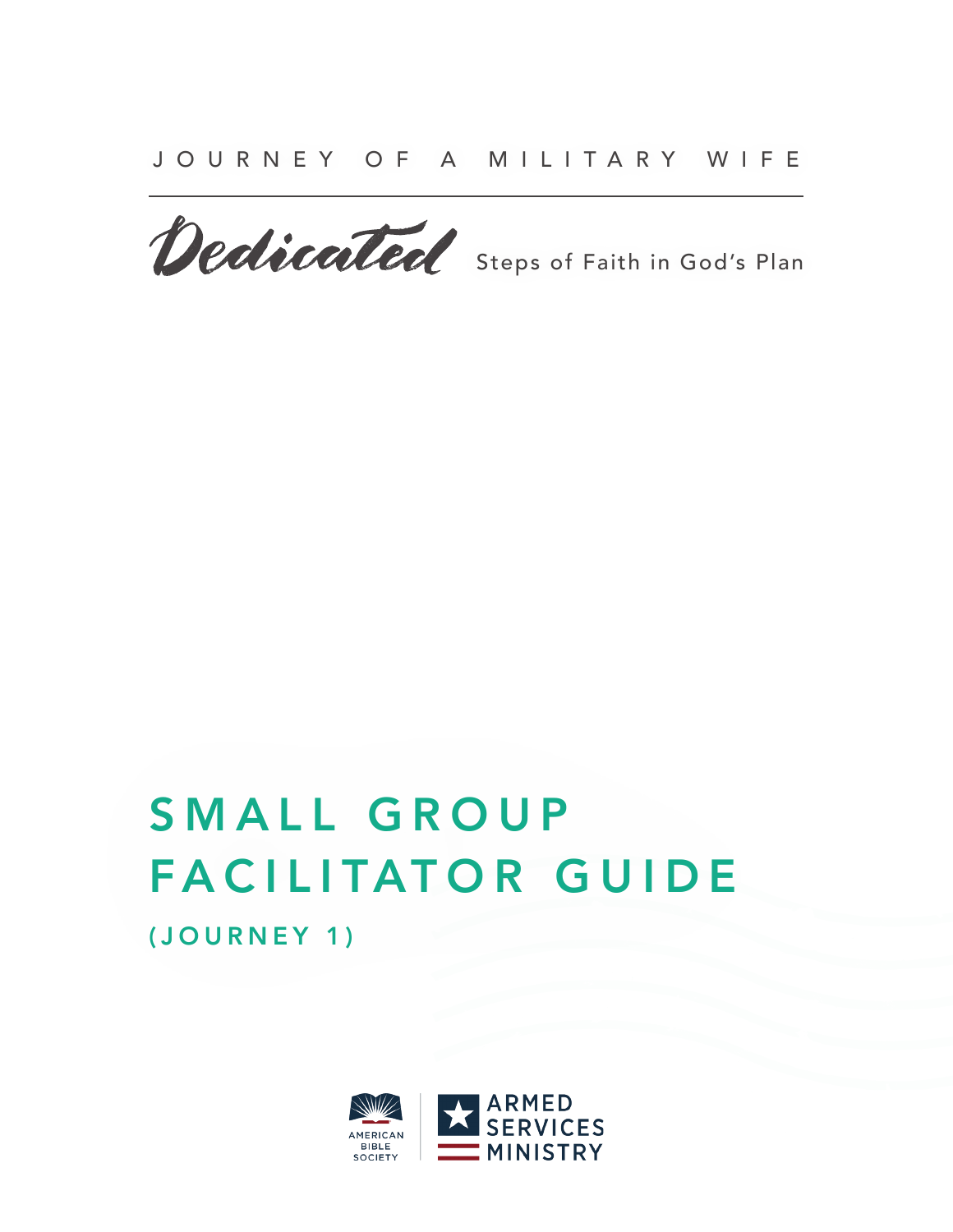# A Channel of Blessing (Week 1)

# Waypoints  $1-5 \cdot$  Genesis 12:1-3

### Materials needed

- Whiteboard
- *Channel of Blessing* Chart/Markers

# Stop and get your bearings (10 minutes)

- Begin the class with prayer.
- Ask if anyone would like to share a highlight from the readings of the past week.

### Where shall we go? (10 minutes)

Turn to a partner and discuss the following questions:

- What was the most significant journey you ever took?
- What was one thing that made the journey memorable?

As a class discuss *(if time permits):*

- What were the benefits of the journey?
- Did you learn anything about yourself, your family, or another traveling companion?
- Did you learn anything about God on the journey?

### Read the map (10 minutes)

Pilgrimage or journey is a recurring theme throughout the Old Testament. The theme goes deeper than simply taking a trip to physically get from one place to another. The journeys emphasize God's presence along the way with people who are willing to obey and trust him.

In Genesis 12:1 you met a man named Abram, who would later become known as Abraham. He was told to leave his home and go to a land of which he knew nothing. God used two action words with Abraham that military families know well: "Leave" and "Go."

If this directive is taken at face value it doesn't seem like such a challenge, but when you look at the culture of the Near East in the day of Abraham, you see this challenge was more than meets the eye. In Abraham's day, to leave family was literally to leave your significance and security. God asked Abraham to leave his country—his nationality, his clan—his identity, and his father's house—his inheritance, and go to a land God would show him.<sup>1</sup>

How can you, as someone in a military community, relate to what God asked of Abraham?

God asked Abraham to give up things of great importance in order to focus on "the land" he would show him. At least when a military family gets PCS orders there's usually a destination! Still, God didn't leave Abraham completely in the dark. He made some promises.

<sup>1</sup> Bill T. Arnold. *Encountering the Book of Genesis.* (Grand Rapids, MI: Baker Books, 2003), 72.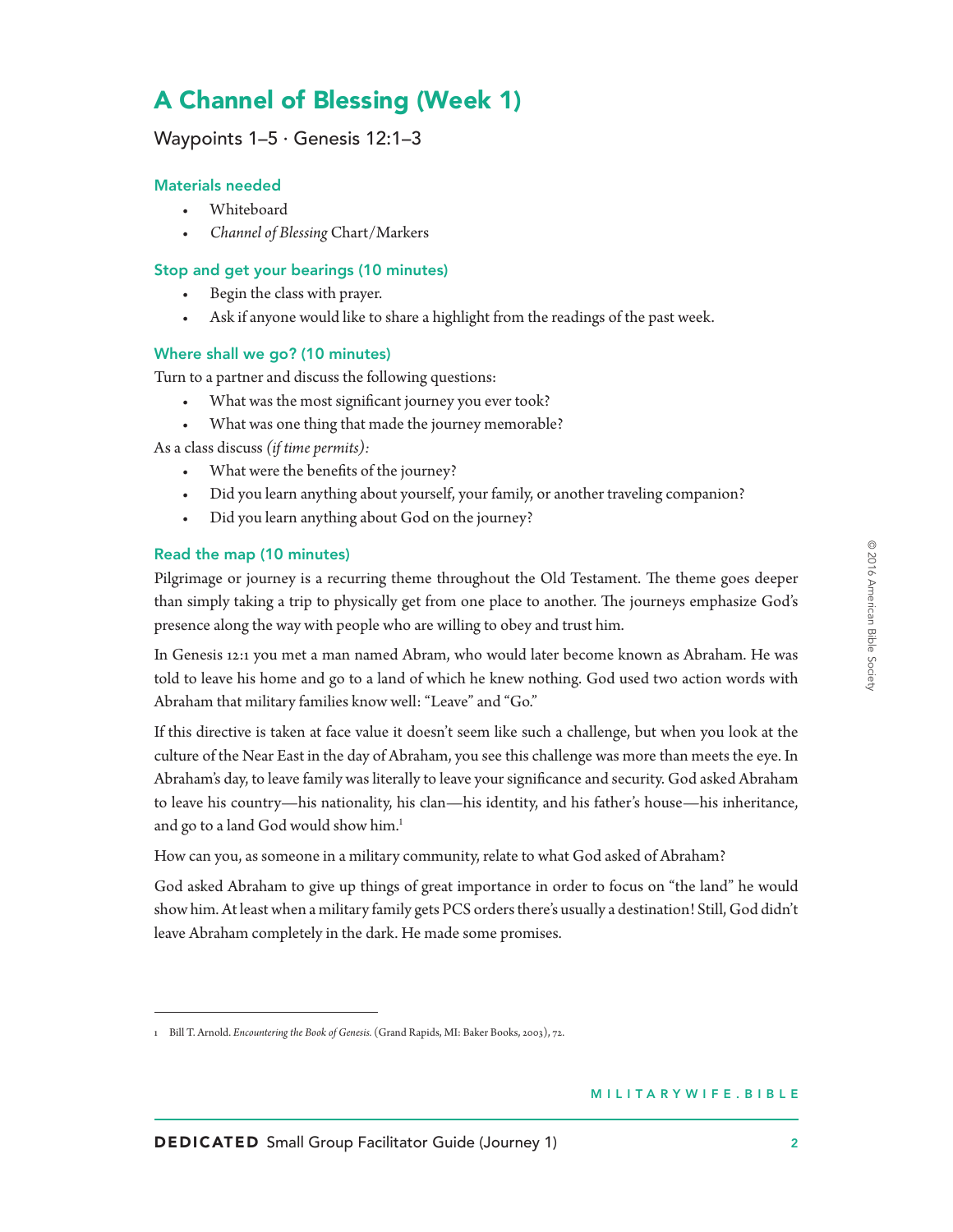#### Take time to explore (20 minutes)

What are the promises listed in Genesis 12:1–3? (List responses on whiteboard.)

- 1. I will give you many descendants, and they will become a great nation
- 2. I will bless you
- 3. I will make your name famous
- 4. I will bless those who bless you
- 5. I will curse those who curse you
- 6. Through you I will bless all the nations

Read Genesis 11:29–30 in light of these promises. Was there any reason these promises to Abraham may have seemed a little far-fetched?

Abraham obeyed God and set out on a journey based solely on the promise he would become a channel of blessing to the world.

e word *bless* in Genesis 12 conveys spiritual and physical enrichment. Abraham is blessed physically, as we will soon discover, but the word in context places more emphasis on the spiritual blessing that God had in mind. Through Abraham God would open up blessings to others as Abraham shared his knowledge of God with them. The blessing of God on Abraham would lead to the blessing of others as they opened their minds and hearts to follow the one true God.<sup>2</sup>

God's message to Abraham was that he was to be a blessing.<sup>3</sup> God's message to you and me is the same—we are to be a blessing.

How have you been a blessing to others since you've become a military wife?

What are ways you and your family have been blessed by military life?

#### Travelogue (10 minutes)

Read veteran military wife Ronda's description of her military life and underline anything that resonates with you. When everyone is finished we will take a few minutes to discuss our thoughts:

Ronda describes her life as "blessed." She says, "I'm so thankful for all the amazing experiences I have had because I married a soldier. I have met some incredible people on this journey. Although I never thought leaving Hanover, Pennsylvania would be good for us, I was completely wrong. Leaving my hometown was and is the best thing that ever happened to me. It allowed me to experience people and places that I otherwise would not have. Even though I miss family and friends, I would not trade my life for anything else. I am blessed!"

<sup>2</sup> Allen P. Ross, *Creation & Blessing, A Guide to the Study and Exposition of Genesis* (Grand Rapids, MI: Baker Book House, 988) 263.

W. Lee Humphreys, *The Character of God in the Book of Genesis* (Louisville, KY: Westminster John Knox Press, 2001), 83.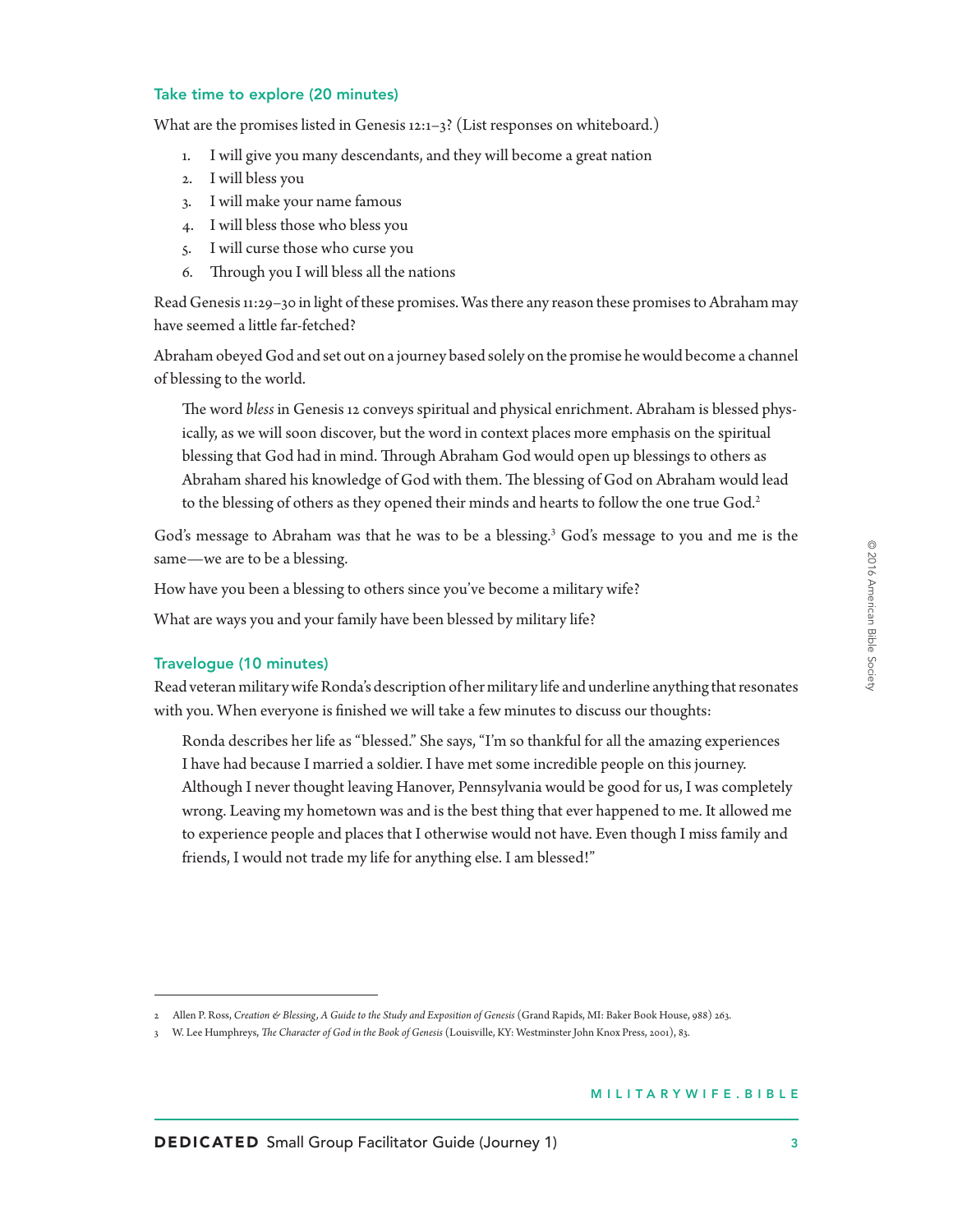# Pack your bags (10 minutes)

Join with no more than four people and have a five-minute brainstorming session on ways you can be a channel of blessing as a military wife. Have someone record your ideas to be added to a collective chart. Commit to praying for one another throughout the week and plan to report on a way you have put into practice one of the things on your list.

Gather the lists and compile them on a *Channel of Blessing* chart to display next week as a review. Close the session in prayer.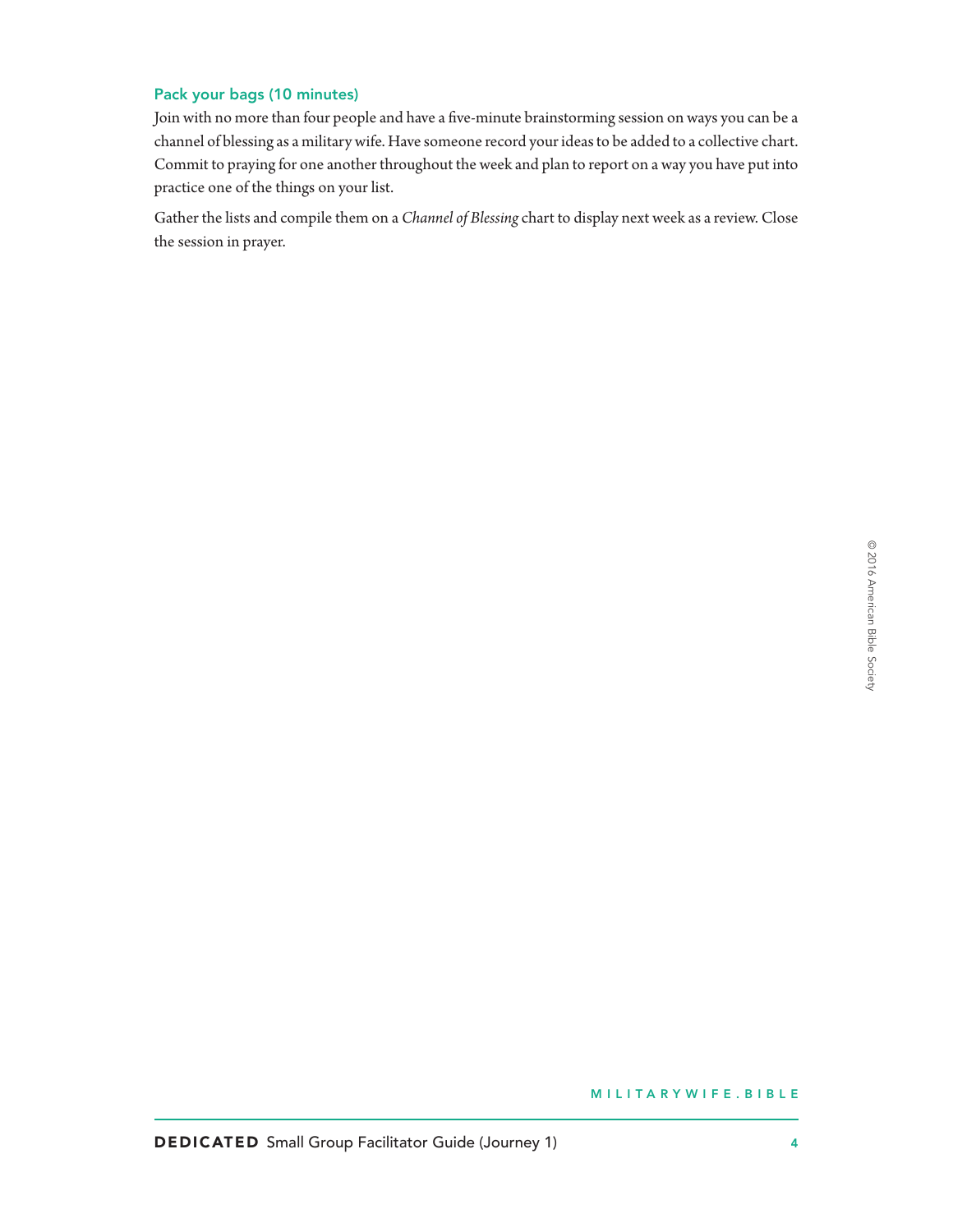# A Challenge to Faith (Week 2)

# Waypoints  $6-10 \cdot$  Genesis 12:4-10

### Materials needed

- Whiteboard
- *Channel of Blessing* chart from Week 1
- T-chart: Challenges/Blessings

### Stop and get your bearings (10 minutes)

- Begin class with prayer.
- Refer to the *Channel of Blessing* chart. Ask if anyone would like to share a report of a way they put one of the action steps into practice this week.
- Ask if anyone would like to share a highlight from the readings of the past week.

#### Where shall we go? (10 minutes)

• Discuss with a partner the most challenging journey you have ever made. What made it challenging? Did the challenges override the pleasure of the journey? Were you tempted not to go, or turn around and go home? What made you keep going?

### Read the map (10 minutes)

Read Genesis 12:4–10. What do you see as the challenges in these verses for Abraham and his traveling entourage? (Canaanites and famine)

God said he would lead Abraham to a land where he would make of him a great nation. The instruction was simple and the promise was appealing, but God did not say anything about Canaanites. At this point, Scripture does not elaborate on the Canaanites. What might their presence in the land mean to Abraham and the promise God made to him?

It is not clear why the statement "There were Canaanites in the land" was included in this passage. Perhaps it is a foreshadowing of the challenges that would come. Their presence can represent the challenges of the Christian to live by faith and not by circumstance.

Another obstacle Abraham encountered when he arrived in the land of Canaan was famine. What did he do in light of this challenge? Do you think he made the right decision?

#### Take time to explore (20 minutes)

Can you relate to any of the challenges Abraham faced in your own journey as a Christian?

Can you relate to any of the challenges Abraham faced in your journey as a military wife?

Assign partners or small groups to read portions of Psalm 37 (Group 1 read 37:1–5; Group 2 read 37:6– 10; etc.). Discuss the challenges addressed in the Psalm and the blessings that come to those who have their steps established by the Lord. Upon completion invite groups to list on a T-chart the challenges and blessings they discover.

What can we conclude from Psalm 37 about those who allow their steps to be established by the Lord?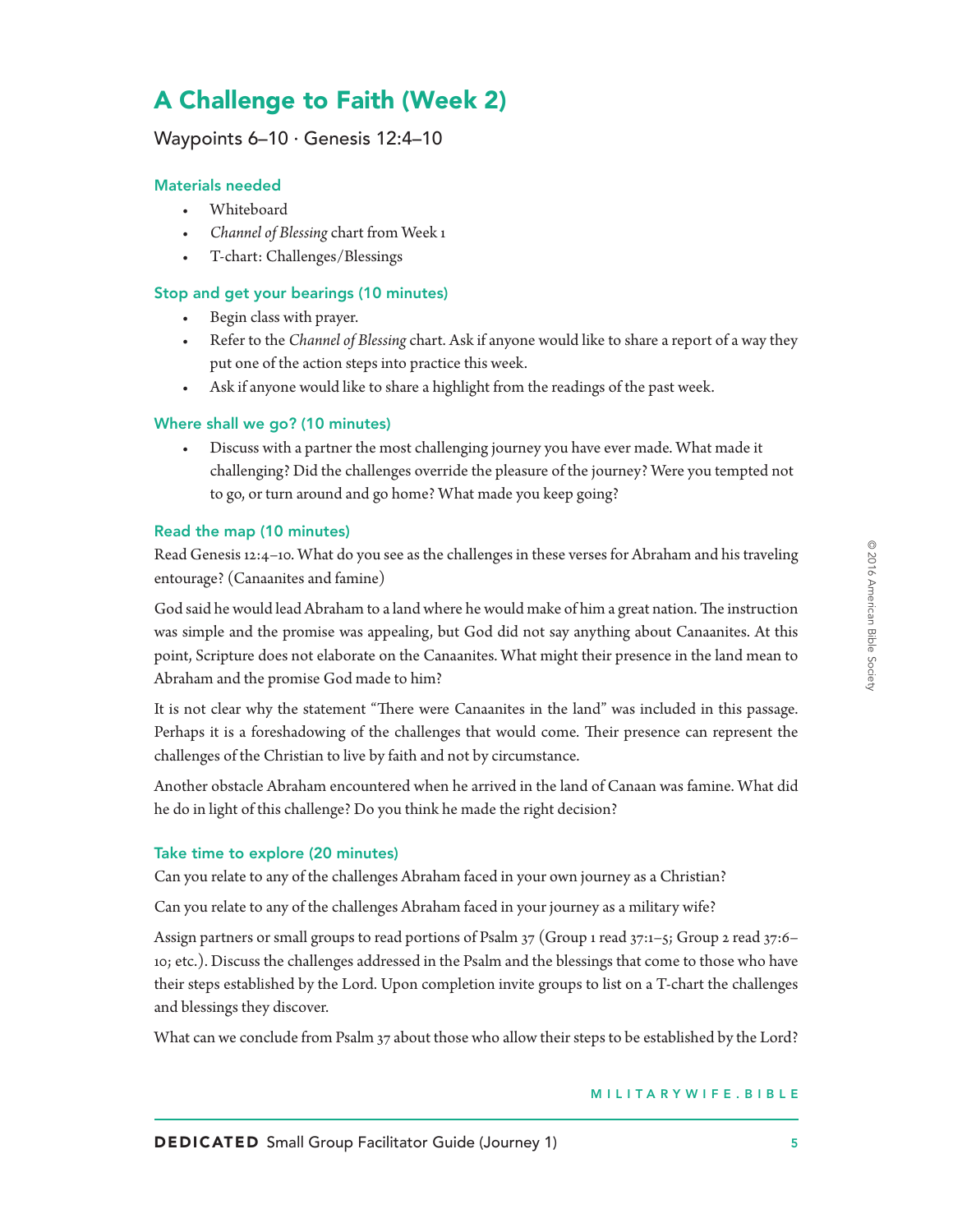#### Travelogue (10 minutes)

Read the words of Bonnie about the challenges of being a military wife. Underline anything that stands out to you.

When asked about the challenges of being a military wife Bonnie responded: "When I'm asked about military life, I'm very careful not to paint a rosy picture. The challenges are real, the sacrifices are sure, and the headaches of living with a government system can be painful. But here's the thing—I would do it all over in a heartbeat. The challenges of military life made me more adaptable, the sacrifices made me more compassionate, and the headaches made me more patient. I learned not to dwell on the negative, but instead to seek out friends who would help me find humor in the situation and point me to truth in God's Word. God used the challenges to grow me. I'm forever grateful."

What are your observations?

#### Pack your bags (10 minutes)

Is God asking you to take a step of faith in some area? What are the challenges that keep you from taking the first step? In the margin of your handout write one word that represents that challenge. You will be invited to speak out your word during the closing prayer.

Father, increase my awareness of your presence with me as I take steps of faith. Help me when I encounter obstacles along the way. Lord, remove the obstacles: (invite women to speak out the word to represent their obstacle). Take away my fear of stepping out in faith and replace it with confidence that you go before me, behind me, and beside me. In Jesus name, Amen.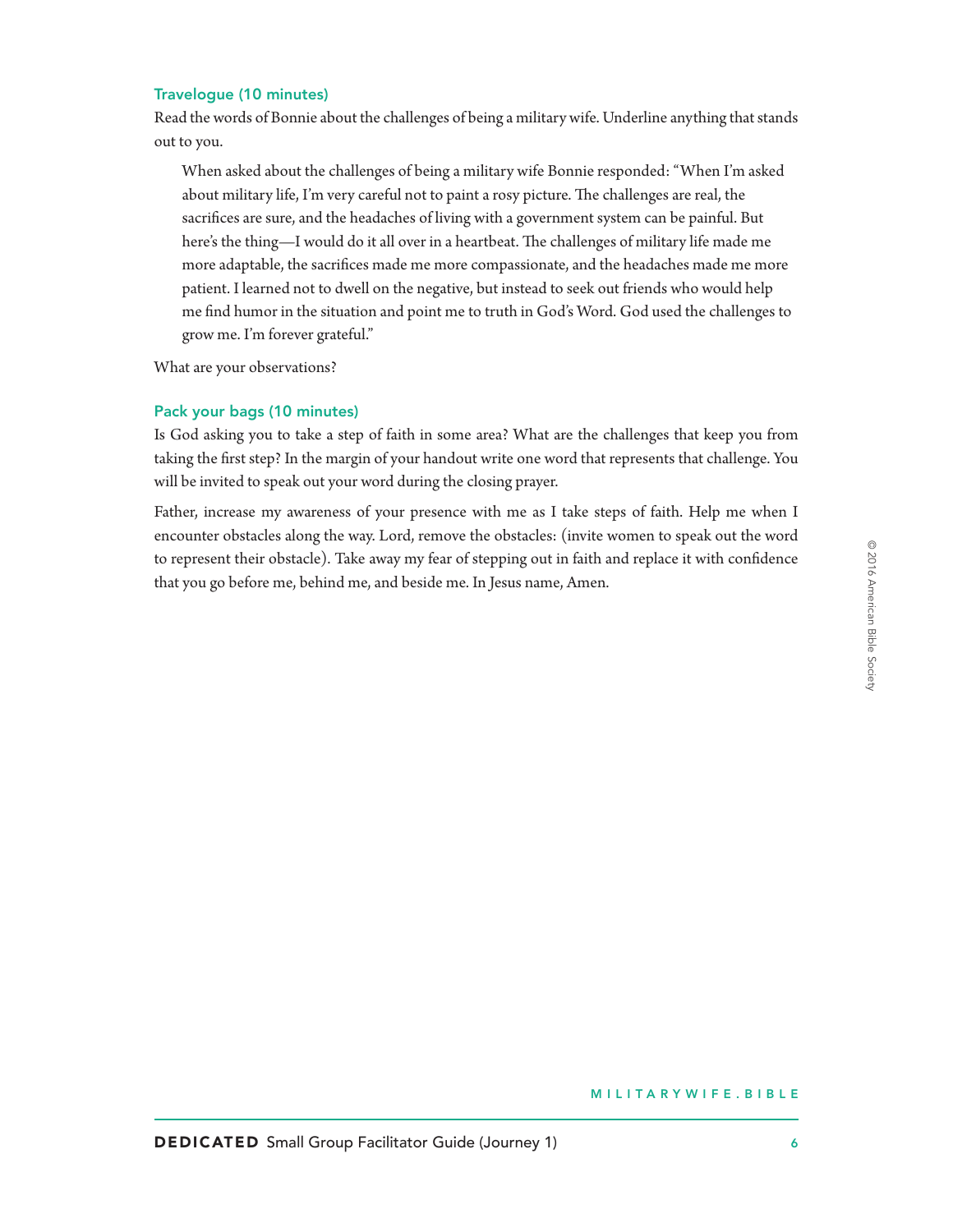# A Choice to Trust (Week 3)

# Waypoints  $11-15 \cdot$  Genesis 12:11-13:18

# Materials needed

- Large chart paper for poster
- Colored markers
- Tape or thumbtack for hanging posters
- Small gift bags filled with both desirable and undesirable objects (see explanation below)

# Stop and get your bearings (10 minutes)

- Begin class with prayer.
- Ask if anyone would like to share a highlight from the readings of the past week.

# Where shall we go? (10 minutes)

- Win or lose game: Place small items—both desirable and undesirable—in gift bags, (i.e., a pack of gum, a candy bar, an emery board, a rock, a stick, etc.) You could even make the bags desirable and undesirable with no rhyme or reason to why one would be better than the other. Invite each person in the group to choose a bag and share the contents.
- What did you base your choice upon? How did you feel when you made a poor choice? When you saw some of the prettier bags did not have the best content, were you more cautious in your choice? Did you trust your instincts?

# Read the map (10 minutes)

What were some of the choices you read about this week from Genesis 12 and 13?

- Abraham chose to lie about Sarah being his wife.
- Pharaoh chose to let Abraham and his family leave with gifts—and their lives.
- Lot chose the best land for himself.
- God chose to confirm the promise he made to Abraham.
- Abraham chose to walk the land symbolically taking possession of it.

(Participants may offer more ideas from their reading.)

Notice the contrast of the choice made by Abraham in Waypoint 11 compared to the choice he made in Waypoint 15. He went from walking in fear in not telling Pharaoh that Sarah was his sister to walking in faith, as he symbolically possessed the land.

To what do you attribute this change?

Actually, the two situations in Abraham's life present faith the way it really is: a mixture of caution and trust.<sup>4</sup> The important thing to remember is that in all the situations we read about this week, God was at work. Yes, our faith will grow as we walk with God, but it is God's faithfulness to us and to his promises

<sup>4</sup> Walter Brueggemann, *Genesis* (Atlanta, GA: John Knox Press, 1982), 134.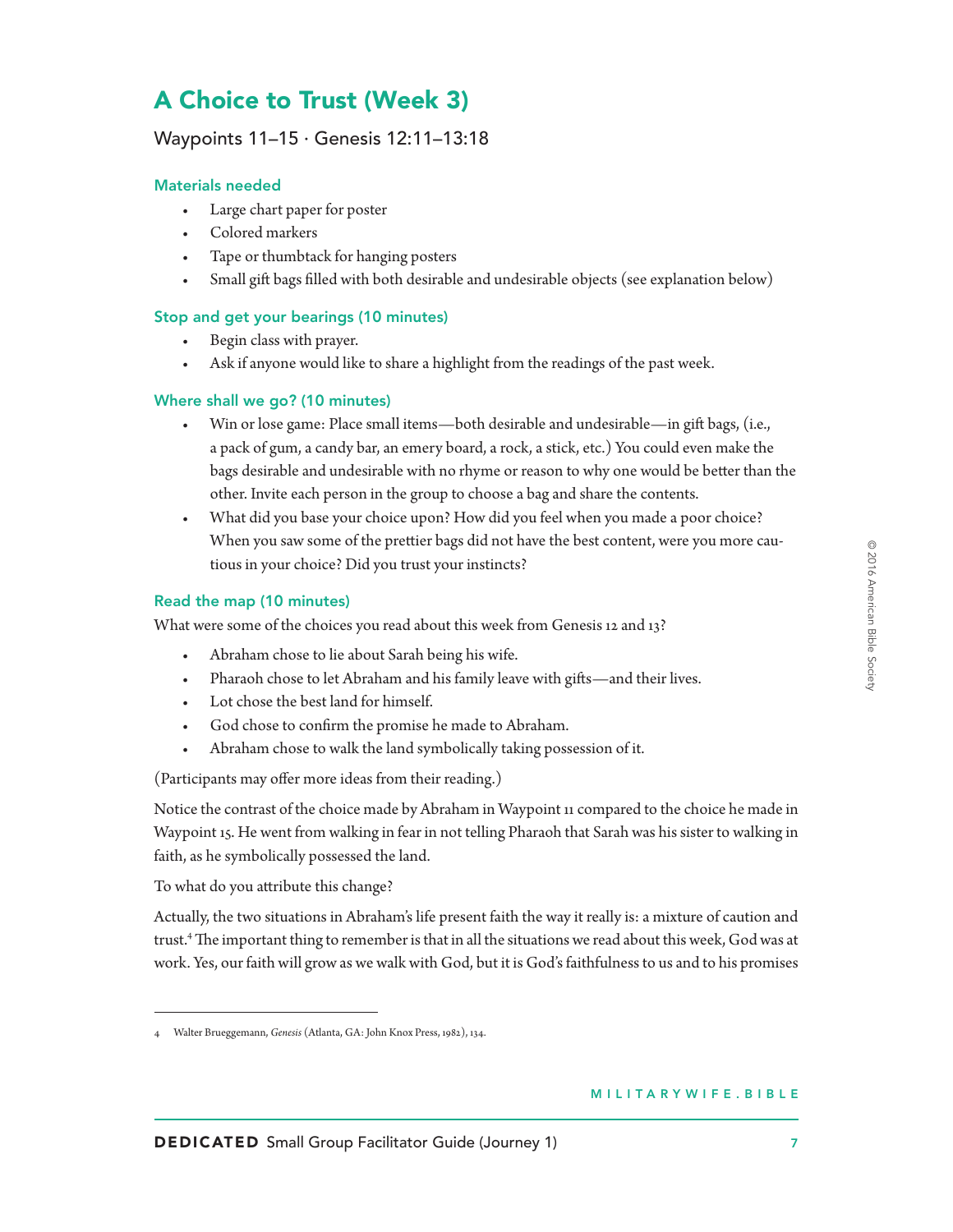that make that happen. "Trust me" are words God says to each of us. He does not trick us, or coerce us to trust him. He graciously allows us to choose trust as we allow him to direct our steps.

### Take time to explore (20 minutes)

Join with two other people and read the verses below. Develop a plan for making the choice to trust God based on biblical principles found in these scriptures. Make a creative poster of your plan to share with the larger group.

- Psalm 119:44–45
- Joshua 1:8
- Proverbs 3:5–6
- John 16:13
- Proverbs 13:20
- Psalm 1:1

#### Travelogue (10 minutes)

Young military wife Bethany writes about some choices she has made in her journey. Read her account and underline what resonates with you.

Being a military wife was foreign territory for me when my husband enlisted. However, being in unfamiliar territory was not new to me, due to mission trips, study abroad, and living overseas for the first four years of our marriage. I took what I learned from those experiences, and I purposed in my heart to trust God in the newest "unknown" ahead of me, to go forward open-minded and open-hearted.

I truly have grown in my faith and my walk with God since my husband joined the Army. I have come to see how loved and accepted I am by God and that He really is sovereign and trustworthy.

My husband and I recently attended a marriage seminar. Spending that weekend together, along with putting into practice the tools we learned there have been one of the best things for our marriage. I believe it is important to be purposeful in doing things to strengthen your marriage. I have been very thankful we had that opportunity before my husband deployed, and I believe our communication through the deployment has been better because of it.

What are your observations?

#### Pack your bags (10 minutes)

Waypoint 15 described two friends who walked in their military community and prayed for one another, their families, and their military community. If weather permits join with one other person and take a five-minute walk outside. As you walk, share and pray for one personal need and one need you see in your community.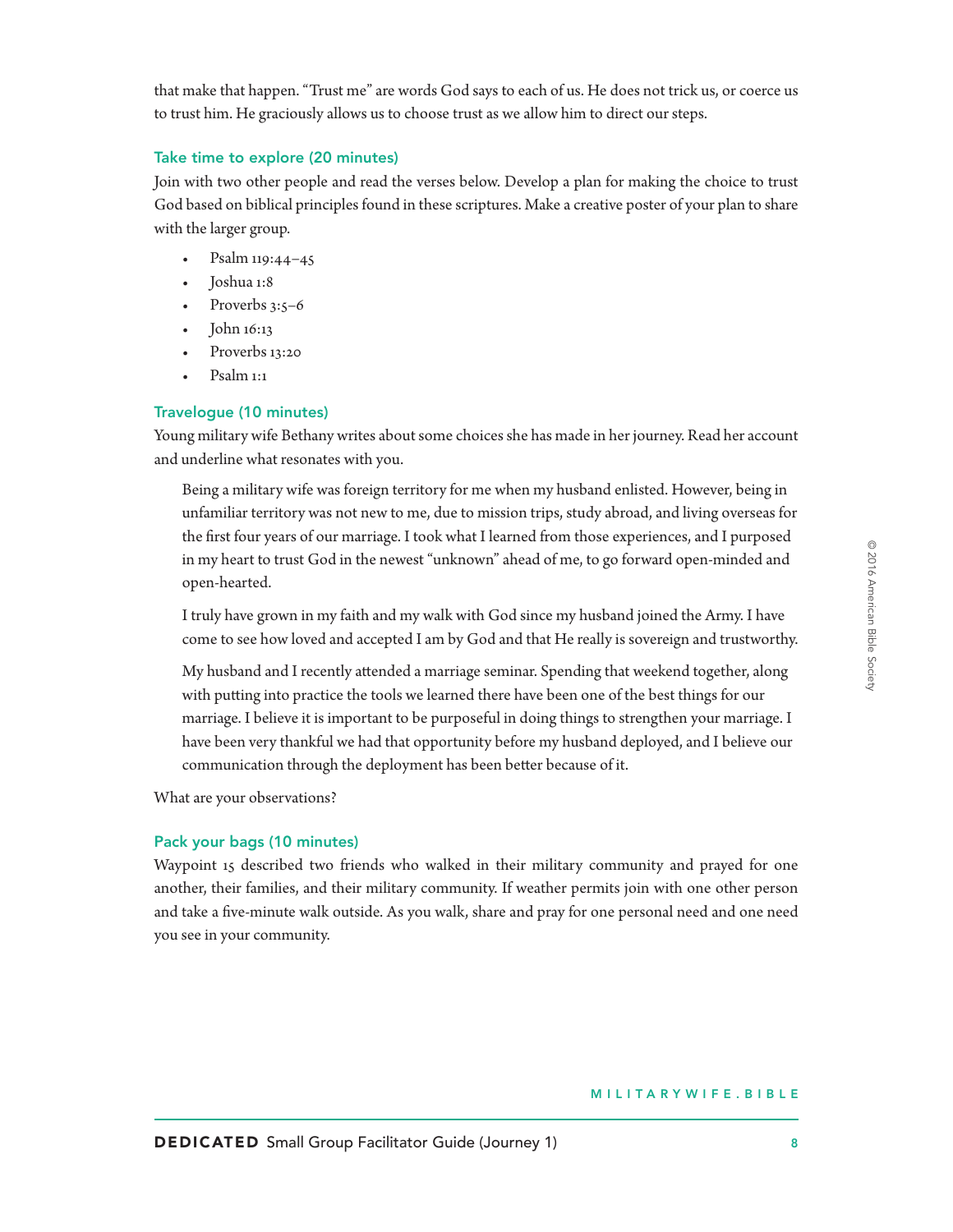# A Champion of Righteousness (Week 4)

# Waypoints  $16-20 \cdot$  Genesis  $14:11-16:2$

# Materials needed

- Whiteboard
- Recording of song "You Are For Me" by Kari Jobe

# Stop and get your bearings (10 minutes)

- Begin class with prayer.
- Ask if anyone would like to share a highlight from the readings of the past week.

#### Where shall we go? (10 minutes)

• With a partner answer this question and give a brief explanation of your word choice: If there were prizes for \_\_\_\_\_\_\_\_\_\_\_\_\_\_\_\_\_\_\_\_\_ I would be the champion.

### Read the map (10 minutes)

The Merriam-Webster online dictionary defines champion as "someone who fights or speaks publicly in support of a person, belief, or cause."

What were some situations you read about this week that called for a champion? Responses may include:

- Lot in need of a rescue (Genesis  $14:11-13$ )
- Abraham against enemy armies (Genesis 14:14–16)
- Abraham doubting God's promise (Genesis 15:2)
- Sarah's desire to be a mother (Genesis  $16:1-2$ )

How was God the champion in all these situations?

What words of greeting does God use in addressing Abraham in Genesis 15:1? Fear not.

What cause would Abraham have to be fearful? God promised a son and after ten years there was still no evidence of the promise.

God tells Abraham, "your reward shall be very great" (Genesis 15:1b).

"Here the reward is not a prize that is earned but a special recognition given to a faithful servant of the king who has performed a bold or risky service. Abraham and Sarah are called to live their lives against barrenness. The 'reward' calls them to live as creatures of hope in a situation of hopelessness … the rewards must be articulated as the generous response of God to those who heed his call and share his life. That is what is offered Abraham in the face of barrenness."<sup>5</sup>

What does Genesis 15:6 say about Abraham? "Abraham believed the Lord, and he credited it to him as righteousness." The word 'credit' is a word that was used by the priests in approving an offering presented to God. Abraham believed the Lord even in a situation that looked hopeless. He was "in the © 2016 American Bible Society

2016 American Bible Society

<sup>5</sup> Brueggemann, 144.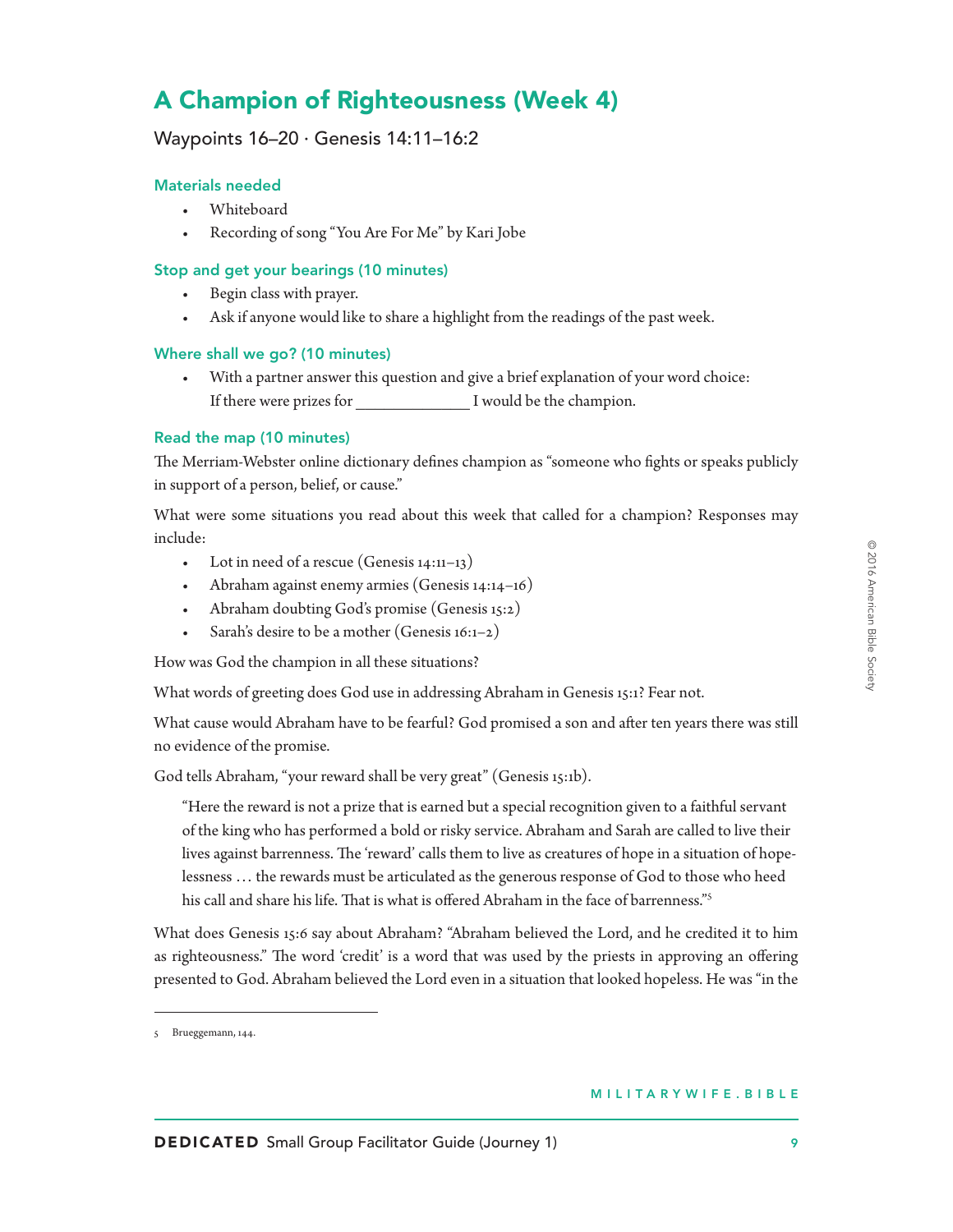right" with God.<sup>6</sup> There was nothing Abraham did to earn this righteousness, but because he believed God he was looked upon as in a right relationship with God.7

# Take time to explore (20 minutes)

Military life provides ample opportunity to wait for a promise to be fulfilled. What are some lessons you have learned as you wait for something important?

Join with two other people and read the following verses. What messages do these scriptures convey about God as your champion?

- Jeremiah 20:11
- Isaiah 19:20
- Isaiah 42:13
- Psalm 50:15
- Psalm 18:6
- Psalm 27:5

How do you see God acting in your life to show he is with you—even in the waiting?

# Travelogue (10 minutes)

Military wife Kristin writes about being a champion for others even when she felt like she needed one for herself. What do you think? What military wives have been your champions? How did they do this for you?

"As a twenty-something who had been married for all of three months, I complained to a retiree wife that nobody was mentoring me. She asked me if I was doing that for a younger wife. I looked at her blankly until she gently but firmly pointed out that there were already younger wives in the squadron whom I could be mentoring. So, I did more mentoring than I was mentored, but how else will it happen?" In the process of being a champion for others Kristin learned much about her role as a military wife. Today, she is a sought-after mentor and friend.

# Pack your bags (10 minutes)

Is there an area in your life in which you need God to be your champion? Write a brief prayer in the space below and commit that request to him.

Consider playing the song "You Are For Me" by Kari Jobe. Encourage the women to listen and reflect on the reminder that God is with them and for them.

<sup>6</sup> Robert Davidson, *e Cambridge Bible Commentary: Genesis 12–50* (Cambridge: Cambridge University Press, 1979), 44.

<sup>7</sup> William Reyburn and Euan McG. Fry, *A Handbook on Genesis* (New York: United Bible Societies, 1997), 336.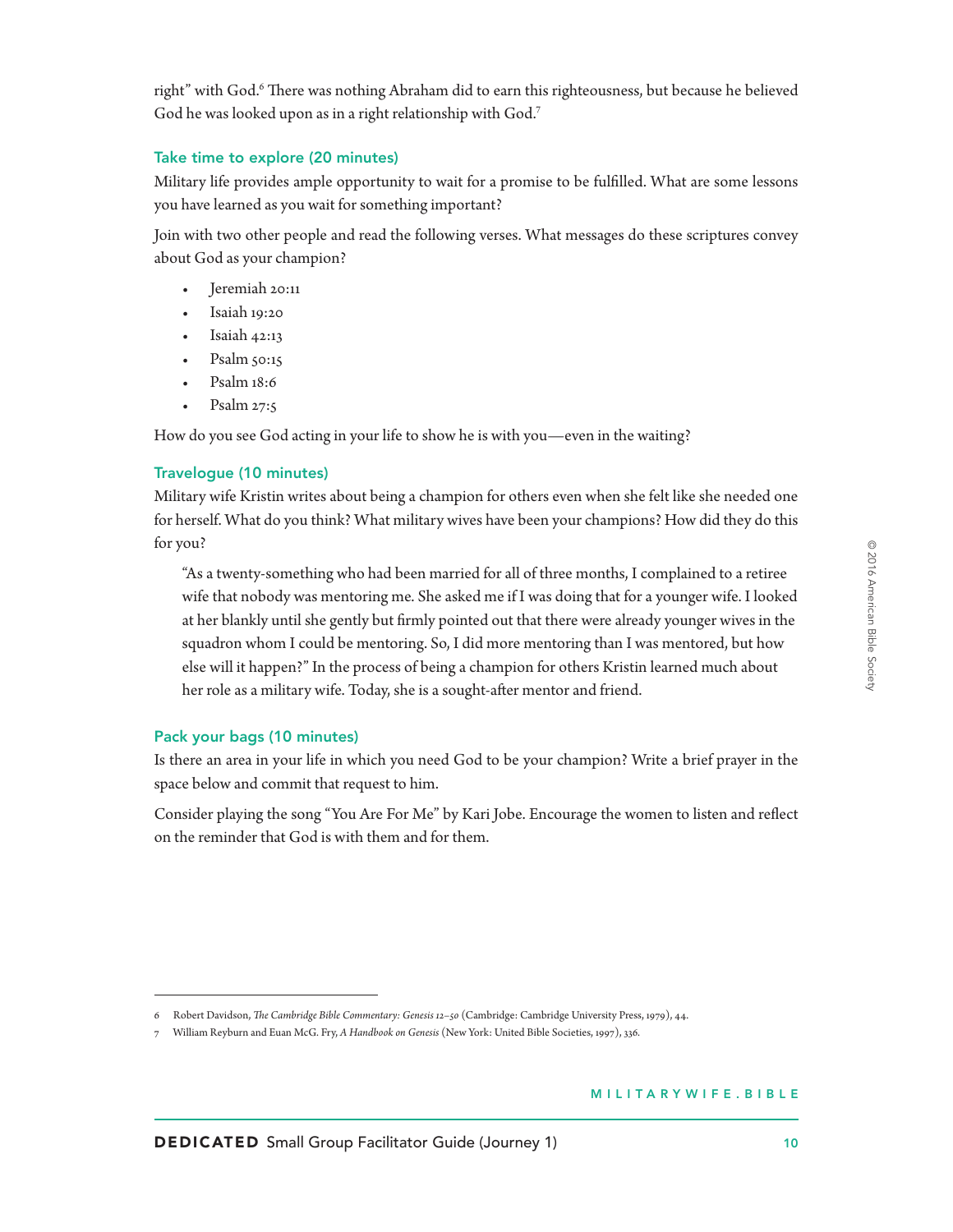# A Change of Character (Week 5)

# Waypoints 21-25 · Genesis 16-19

#### Stop and get your bearings (10 minutes)

- Begin class with prayer.
- Ask if anyone would like to share a highlight from the readings of the past week.

#### Where shall we go? (10 minutes)

• Turn to a partner and share anything you know about your name. Do you know why you were given the name? Do you know what your name means? How do you feel about your name?

#### Read the map (15 minutes)

#### *God Knew Hagar's Name*

From your reading of Genesis 16, what do you know about Hagar?

God's intervention in Hagar's situation was purposeful and deliberate. It is interesting to note that

Genesis 16:8 is the only known instance in ancient Near Eastern literature where deity addresses a woman by name.8 What does that communicate to you?

In Genesis 16:13 Hagar says, "'You are a God of seeing,' for she said, 'Truly here I have seen him who looks after me." What comfort can you glean as a military wife from this encounter between Hagar and the angel of the Lord?

# *God Knew Abraham's Name*

What significant event takes place in the life of Abraham in Genesis 17:5?

In the ancient world a name was not merely an identity marker. A person's name contained something of the person's character, personality, and destiny. When someone received a new name it was intended to indicate or ensure that person's future.<sup>9</sup> A change of name points to a significant change in someone's life. The name Abram, which means "exalted father," was changed to Abraham, which means "father of a multitude of nations."10 God initiated a covenant with Abraham in which he promised to give him the land that would become the home of the nation of Israel. The land was important, but the people were the focus. People who worshipped God alone would inhabit the land.<sup>11</sup> The change of name for Abraham and Sarah indicated an inner change. It also marked a shift away from the attitude displayed at the Tower of Babel, where the people tried to "make a name for ourselves." The journey for Abraham and Sarah was not a journey to make their own names known, but to allow God to be known through them as they introduced him to other peoples on the earth.<sup>12</sup>

<sup>8</sup> Gordon Wenham, *Word Biblical Commentary: Genesis 16-50* (Nashville: Thomas Nelson, 1987), 11.

<sup>9</sup> Davidson, 57.

<sup>10</sup> Reyburn and Fry, 367.

<sup>11</sup> John E. Hartley, *Understanding the Bible Commentary Series: Genesis* (Grand Rapids: Baker Books, 2000), 171.

<sup>12</sup> Paul Borgman, *Genesis: The Story We Haven't Heard* (Downers Grove, IL: IVP Academic, 2001), 60.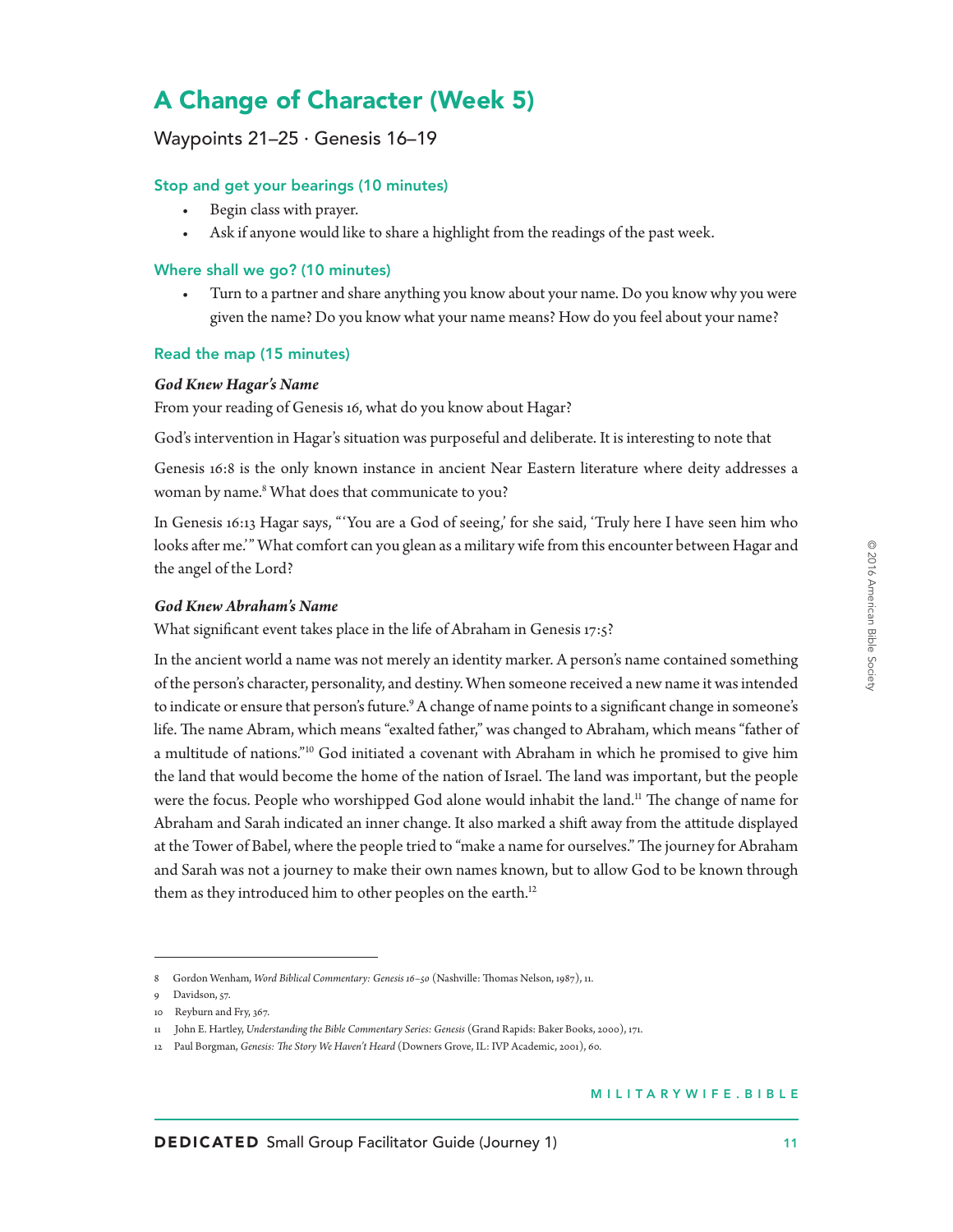#### *God Knew Sarah's Name*

What made Sarah laugh in Genesis 18:12?

Sarah's laughter precedes one of the most powerful statements in Scripture: "Is anything too hard for God?" (Genesis 18:14). In this statement Sarah was not rebuked for laughing but gently reminded that God knew her name and heard her innermost thoughts and desires. He was able to bring her heart's desires to pass.13 Sarai, whose name meant "princess," became Sarah, "a mother of nations," as she was drawn into full ownership of the covenant promise.<sup>14</sup>

#### Take time to explore (15 minutes)

#### *God Knows Your Name*

Have a meeting with two other people and discuss the following: A true encounter with God Almighty changes a person. If you follow Christ now, how have you changed since becoming a Christ follower? What steps are you taking to keep your relationship with God growing strong?

#### Travelogue (10 minutes)

Read the paragraphs below and underline anything that resonates with you. You will have a chance to share your thoughts when everyone is finished.

The words spoken to Sarah, "Is anything too hard for God?" are not meant to be a verse we claim in order to change our circumstances. God can certainly change circumstances, but sometimes the toughest thing for us is to accept our circumstances and grow through them.<sup>15</sup> (The term "hard" in this verse does not refer a quality that can be connected to human effort, but refers to that which goes beyond what human workmanship can attain.<sup>16</sup>)

Veteran military wife Judy encourages her military sisters to "Maximize the military experience instead of begrudging the sacrifices that come with the commitment." Sometimes the sacrifice is hard—but it comes with the promise that God knows your name. God is aware of your situation and will use the difficult circumstances for good in your life.

#### Pack your bags (10 minutes)

Read the verse below aloud together.

*But now thus says the LORD, he who created you, O Jacob, he who formed you, O Israel: "Fear not, for I have redeemed you; I have called you by name, you are mine"* (Isaiah 43:1).

In the space below, write what it means to you for God to call you by name and tell you "you are mine."

<sup>13</sup> Bill T. Arnold, *Encountering the Book of Genesis* (Grand Rapids: Baker Academic, 2003), 102.

<sup>14</sup> Ibid., 101.

<sup>15</sup> John H. Walton, *e NIV Application Commentary: Genesis* (Grand Rapids: Zondervan, 2001), 470.

<sup>16</sup> Ibid., 454.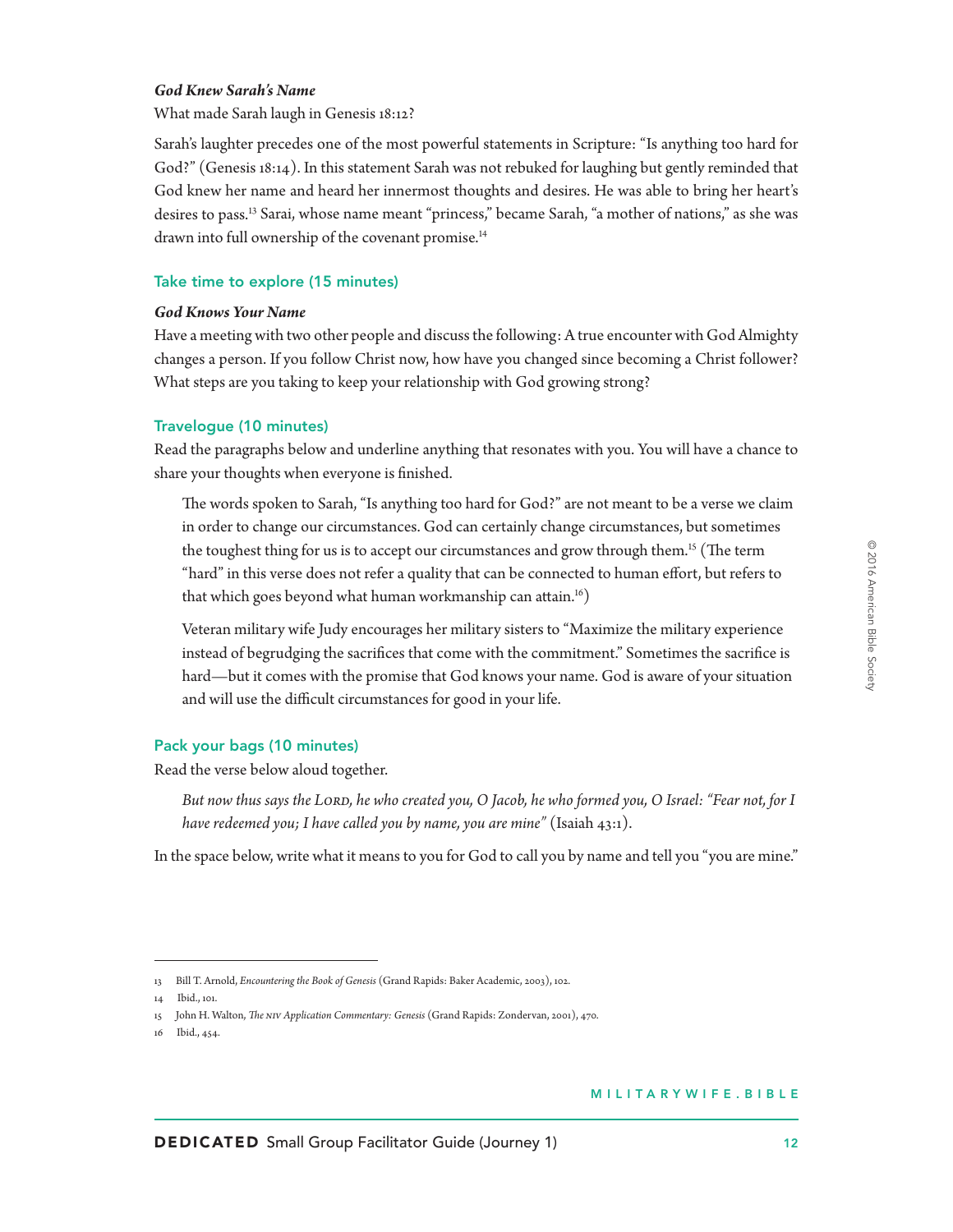# A Cherished Life (Week 6)

# Waypoints  $26-30 \cdot$  Genesis 20-25

# Materials needed

• Cardstock and markers for epitaph activities

# Stop and get your bearings (10 minutes)

- Begin class with prayer.
- Ask if anyone would like to share a highlight from the readings of the past week.

### Where shall we go? (10 minutes)

- Imagine that after living twenty-plus years as a military wife, you have the opportunity to write the epitaph for that time period. On the paper provided, write an epitaph for yourself that says something about the kind of military wife you hope to be remembered as. Share your finished product with someone sitting close to you.
- Post the completed epitaphs and allow time for a few comments.

### Read the map (10 minutes)

• Join with two other people and create a simple epitaph for Abraham and Sarah. Be ready to share your creation and explain why you chose your statement.

#### Take time to explore (20 minutes)

Abraham died with a strong sense that he had pleased God. There can be no greater epitaph.

Join with two different people to read the following verses and discuss the questions that follow.

- Romans 4:13
- Galatians 3:9
- Galatians 3:14
- Hebrews 11:8
- Hebrews 11:17

What theme ties these verses together?

Tests of our faith can actually serve to strengthen our faith. Can you recall a time when your faith was tested? What was the result?

How does the example of Abraham and Sarah's faith encourage you in your own journey of faith?

#### Travelogue (10 minutes)

This week you were asked "How satisfied are you with military life?" How did you respond?

A 2005 study by the U.S. Army Community and Family Support Center reported, "Of all spouses, more than half ( $57$  percent) are very satisfied/satisfied with the Army as a way of life and slightly less than